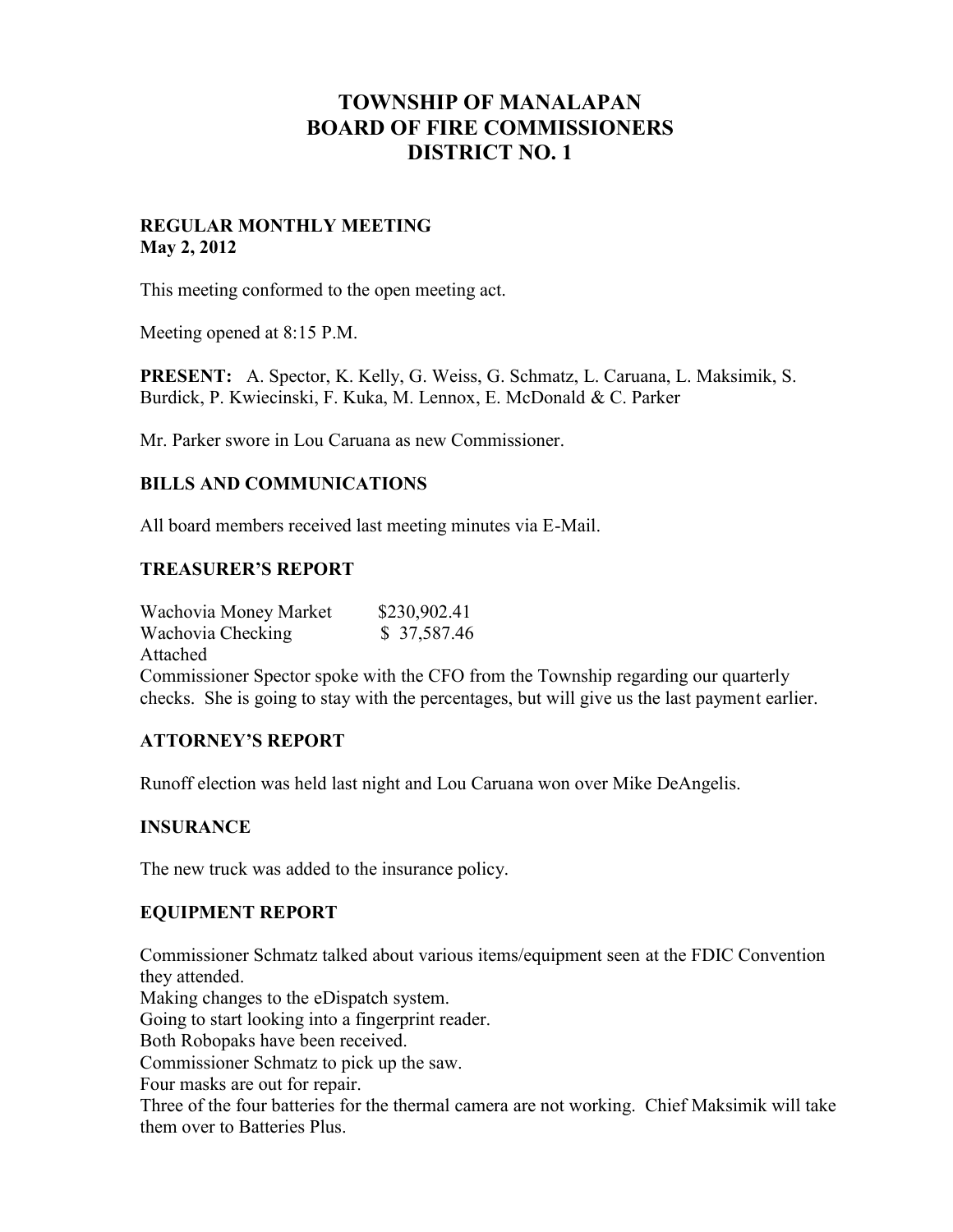# **RADIO REPORT**

Chief Maksimik is still waiting for the radio for the new truck.

### **CHIEF'S REPORT**

No report.

## **TRUCK REPORT**

Everything is operational.

### **ASSOCIATION REPORT**

The fire company is going in the direction that the contractor is done. Ron Schneider is working on a "close out" project and a copy was given to Mr. Parker. Mr. Parker will come up with a release for the subcontractors.

Mike Lennox gave a copy of the Lease to the Board of Trustees.

Any member needing a new uniform needs to get permission from the Board before it is purchased.

### **TRUSTEES' REPORT**

No report.

# **OLD BUSINESS**

See attached.

### **NEW BUSINESS**

Commissioner Kelly made a motion to pay all vouchers; this was seconded by Commissioner Schmatz. All voted aye.

Commissioner Kelly made a motion that we reorganize in the following manner:

Alan Spector – Chairman Gary Weiss  $-1<sup>st</sup>$  Vice Chairman – trucks and radios Louis Caruana –  $2<sup>nd</sup>$  Vice Chairman – insurance Kenneth Kelly – Clerk George Schmatz – Treasurer – equipment This motion was seconded by Commissioner Spector. All voted aye.

Commissioner Schmatz made a motion for \$3,600 to purchase a Venty electric positive pressure fan; this was seconded by Commissioner Weiss. All voted aye.

Commissioner Schmatz made a motion for \$2,800 to purchase an Ajax cutoff tool air chisel set with regulator; this was seconded by Commissioner Spector. All voted aye.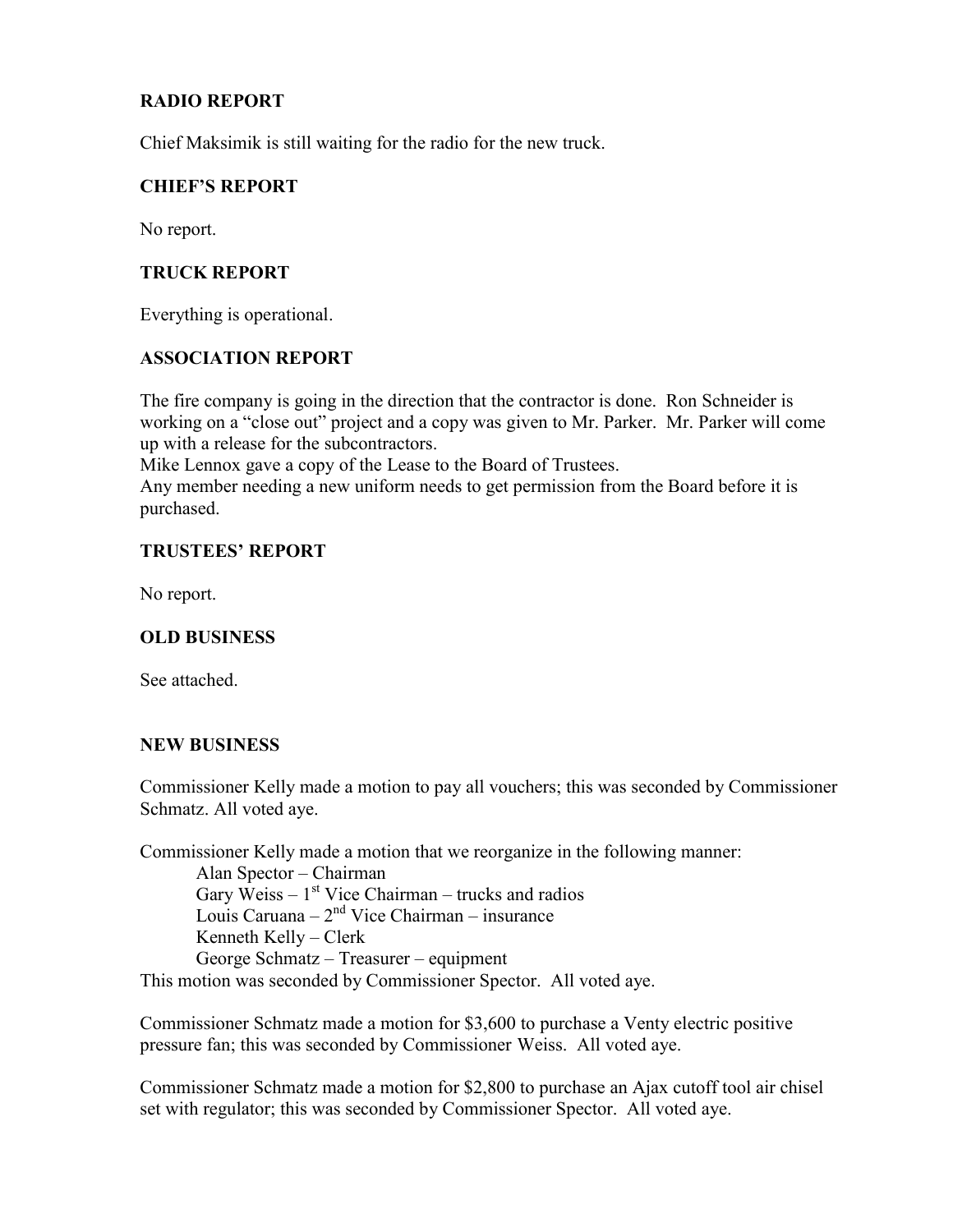Commissioner Kelly made a motion for \$11,000 to cover the cost of the necessary changes and upgrades to the new truck that has been purchased; this was seconded by Commissioner Weiss. All voted aye.

Commissioner Schmatz made a motion not to exceed \$400 to purchase door kits for the lockers; this was seconded by Commissioner Kelly. All voted aye.

Commissioner Schmatz made a motion not to exceed \$3,200 to purchase 6 CO detectors which will not have to be calibrated for 5 years; this was seconded by Commissioner Kelly. All voted aye.

Commissioner Schmatz made a motion for \$400 to purchase a hose coiler; this was seconded by Commissioner Caruana. All voted aye.

Commissioner Schmatz made a motion not to exceed \$600 for the soap dispensing unit for the washing machine at the Satellite; this was seconded by Commissioner Weiss. All voted aye.

Commissioner Schmatz made a motion not to exceed \$4,800 to purchase 12 watches for life members; this was seconded by Commissioner Kelly. Commissioners Weiss, Kelly & Spector abstained and Commissioners Schmatz & Caruana voted aye.

Commissioner Schmatz discussed having plaques made with the names of all past and present Commissioners for both firehouses.

Commissioner Schmatz made a motion for \$1,400 to purchase 3 additional sets of uniforms; this was seconded by Commissioner Kelly. All voted aye.

Commissioner Schmatz made a motion not to exceed \$1,800 for purchase 15 LED streamlight helmet lights; this was seconded by Commissioner Kelly. All voted aye.

Commissioner Weiss made a motion to contract East Coast Fitness Store to service the gym equipment; this was seconded by Commissioner Kelly. All voted aye.

Commissioner Kelly made a motion not to exceed \$1,500 for the building material and shelving for the storage area in the back building; this was seconded by Commissioner Weiss. All voted aye.

Commissioner Kelly made a motion not to exceed \$2,000 to purchase Commissioner badges; this was seconded by Commissioner Caruana. All voted aye.

Commissioner Kelly made a motion not to exceed \$1,700 to purchase 4 scanners for the 2 radios shacks, Line Office and back building; this was seconded by Commissioner Schmatz. All voted aye.

Commissioner Weiss will starting looking into third party electric since our contract is coming up soon.

Chief Maksimik discussed their driver training program. Everything is documented. He will give us a copy of everything for our personnel files.